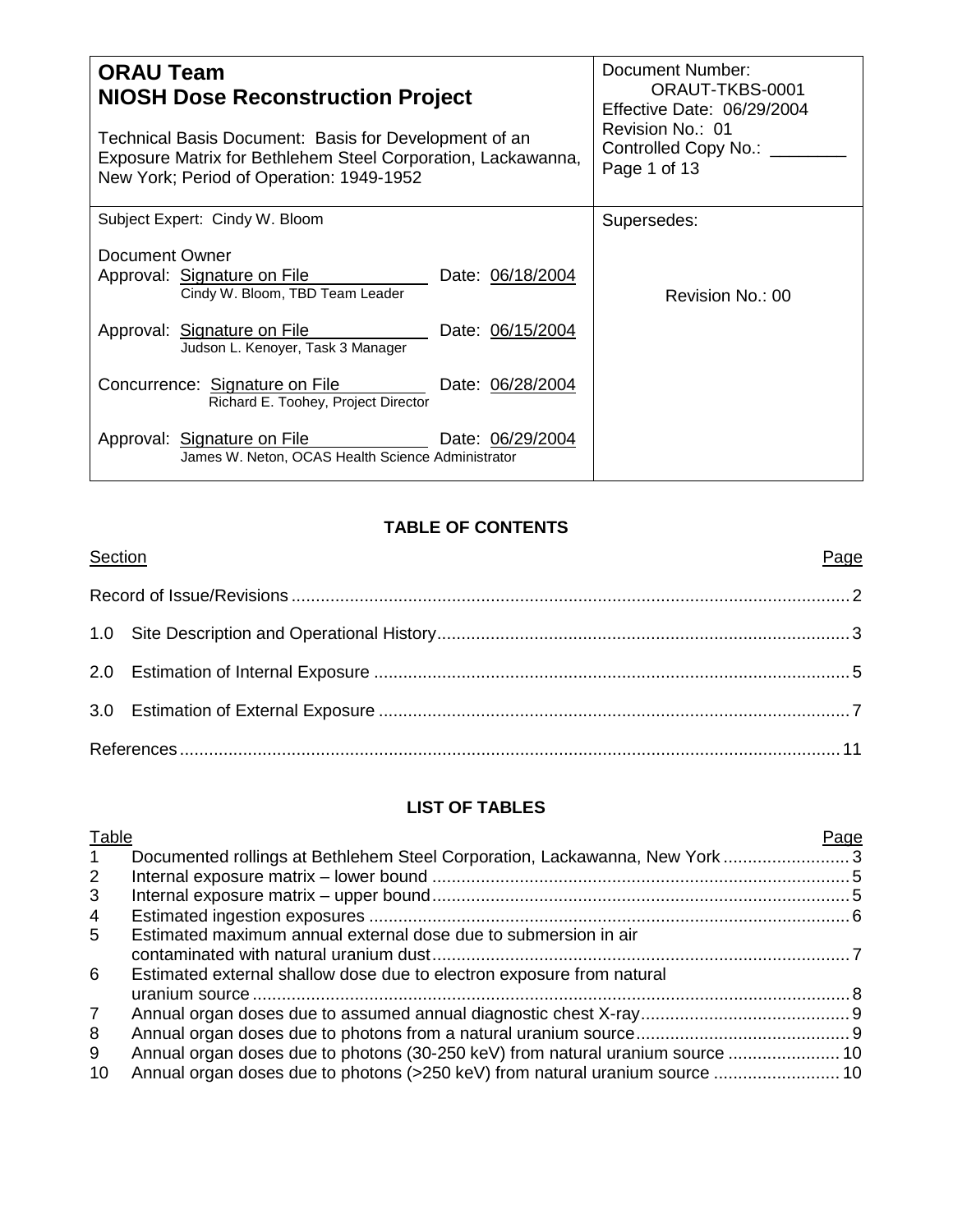| Effective Date: 06/29/2004 | Revision No. 01 | Document No. ORAUT-TKBS-0001 | 1′ a 2 of<br>Page $\geq$ |
|----------------------------|-----------------|------------------------------|--------------------------|

### **RECORD OF ISSUE/REVISIONS**

| <b>ISSUE</b>                        |                                 |             |                                                                                                                                                                           |
|-------------------------------------|---------------------------------|-------------|---------------------------------------------------------------------------------------------------------------------------------------------------------------------------|
| <b>AUTHORIZATION</b><br><b>DATE</b> | <b>EFFECTIVE</b><br><b>DATE</b> | REV.<br>NO. | <b>DESCRIPTION</b>                                                                                                                                                        |
| <b>Draft</b>                        | 12/17/2002                      | $0 - A$     | New document to establish the technical basis for<br>the development of a radiation exposure matrix<br>for Bethlehem Steel Corporation. Initiated by Jeri<br>L. Anderson. |
| Draft                               | 12/17/2002                      | $0 - B$     | Changes in response to internal and NIOSH<br>review comments.                                                                                                             |
| <b>Draft</b>                        | 12/17/2002                      | $0-C$       | Changes in response to NIOSH review<br>comments.                                                                                                                          |
| <b>Draft</b>                        | 12/17/2002                      | $0 - D$     | Changes in response to NIOSH review<br>comments.                                                                                                                          |
| <b>Draft</b>                        | 12/17/2002                      | $0-E$       | Changes in response to NIOSH review<br>comments.                                                                                                                          |
| 03/31/2003                          | 03/31/2003                      | 00          | First approved issue.                                                                                                                                                     |
| Draft                               | 02/19/2004                      | $01-A$      | Revision to incorporate occupational X-ray doses<br>from the OTIB-0006 and to incorporate estimates<br>of ingestion intakes. Initiated by Jeri L. Anderson.               |
| <b>Draft</b>                        | 04/27/2004                      | $01-B$      | Revision to incorporate additional OCAS<br>comments. Initiated by Jeri L. Anderson.                                                                                       |
| 06/29/2004                          | 06/29/2004                      | 01          | Approved issue of Revision 01. Initiated by Jeri L.<br>Anderson.                                                                                                          |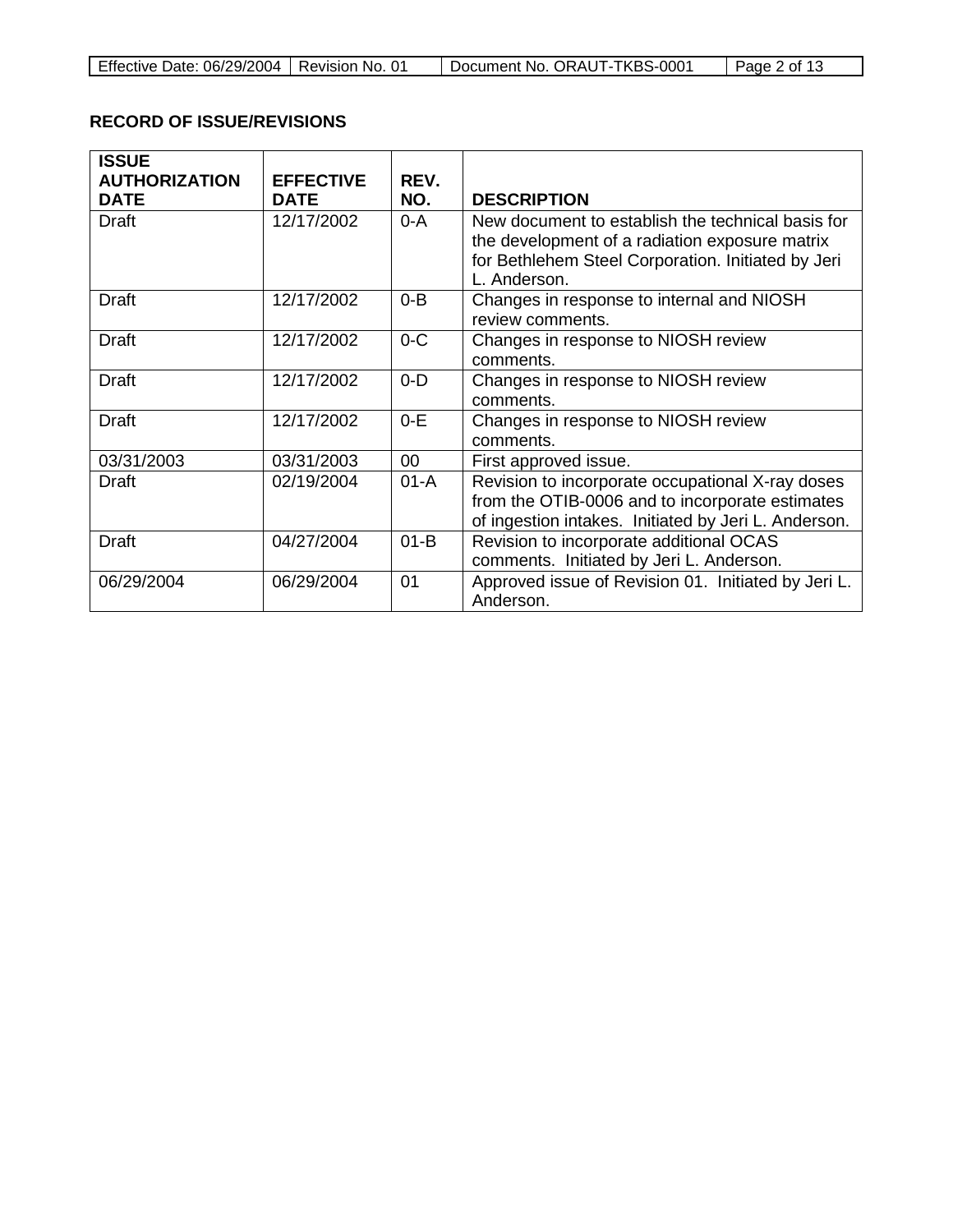| Effective Date: 06/29/2004   Revision No. 01 |  | Document No. ORAUT-TKBS-0001 | Page 3 of 13 |
|----------------------------------------------|--|------------------------------|--------------|
|----------------------------------------------|--|------------------------------|--------------|

### 1.0 SITE DESCRIPTION AND OPERATIONAL HISTORY

Technical Basis Documents and Site Profile Documents are general working documents that provide guidance concerning the preparation of dose reconstructions at particular sites or categories of sites. They will be revised in the event additional relevant information is obtained about the affected site(s). These documents may be used to assist NIOSH in the completion of the individual work required for each dose reconstruction.

In this document the word "facility" is used as a general term for an area, building or group of buildings that served a specific purpose at a site. It does not necessarily connote an "atomic weapons employer facility" or a "Department of Energy facility" as defined in the Energy Employee Occupational Illness Compensation Program Act of 2000 (42 U.S.C. § 7384l (5) and (12)).

In 1949, the U.S. Atomic Energy Commission (AEC) contracted with Bethlehem Steel Corporation (BSC) to develop improved rolling mill pass schedules. BSC conducted this work under contracts AT(30-1)-1279 and AT(30-1)-1156, which were subcontracts with National Lead of Ohio (DOE 1985). The pass schedules were for the rolling of 5-in. natural uranium billets into 1.5-in. rods for use in nuclear reactors (LaMastra 1976; DOE 1985) for production of plutonium. The billets were prepared by Mallinckrodt Chemical in St. Louis, Missouri, and shipped to Lackawanna in freight cars. The freight cars, which were spotted at the BSC plant, served as storage for the uranium billets during the week (Range 1976; ORNL 1980; DOE 1985). The rolling experiments generally took place on weekends because the mills were in full use 5 days per week. The work only involved the 10-in. bar mill and associated billet preparation and handling equipment (LaMastra 1976; Range 1976; Thornton 1977; ORNL 1980; DOE 1985).

Because of material accountability procedures, scale, residue and cropped ends were collected and fine debris was vacuumed, packaged, and returned to the AEC (LaMastra 1976; Range 1976; ORNL 1980; DOE 1985). Radiological surveys in 1976 and 1980 of the original facility and equipment, which were still in existence, identified no residual contamination above natural background levels (LaMastra 1976; ORNL 1980; DOE 1985).

Some references indicate that all work occurred between 1949 and 1951 (Summary 1951; LaMastra 1976; ORNL 1980). However, other reports indicate that eight additional rollings occurred in 1952 (Bowman et al. 1952; Hershman 1952; NLO 1952a; DOE 1985), although they were reported to be production rollings. A letter from a labor representative in October 1979 claims that six to eight rollings took place in 1955 although no verification of these dates has been found (Kosanovich 1979). The work was supposedly transferred to the Fernald Plant around September 1952 (NLO 1952a; LaMastra 1976; Range 1976). Information obtained from the rolling experiments at BSC was used in the design of a rolling mill at the National Lead Company plant in Fernald, Ohio, which began production in 1953 (LaMastra 1976; Range 1976). Table 1 lists the dates of rollings at BSC for which documentation has been found.

> Table 1. Documented rollings at Bethlehem Steel Corporation, Lackawanna, New York.

| Date               | Dav          | Tvpe         | <b>Billets rolled</b> | <b>Bath type</b> |
|--------------------|--------------|--------------|-----------------------|------------------|
| April 26-27, 1951  | Thurs., Fri. | Experimental | 26                    | Lead/salt        |
| July 29, 1951      | Sun.         | Experimental | 24                    | Lead/salt        |
| August 26, 1951    | Sun.         | Experimental | 32                    | Lead/salt        |
| September 30, 1951 | Sun.         | Experimental | 43                    | Lead/salt        |
| October 28, 1951   | Sun.         |              | 93                    | Salt             |
| January 26, 1952   | Sat.         | Production   |                       | Salt             |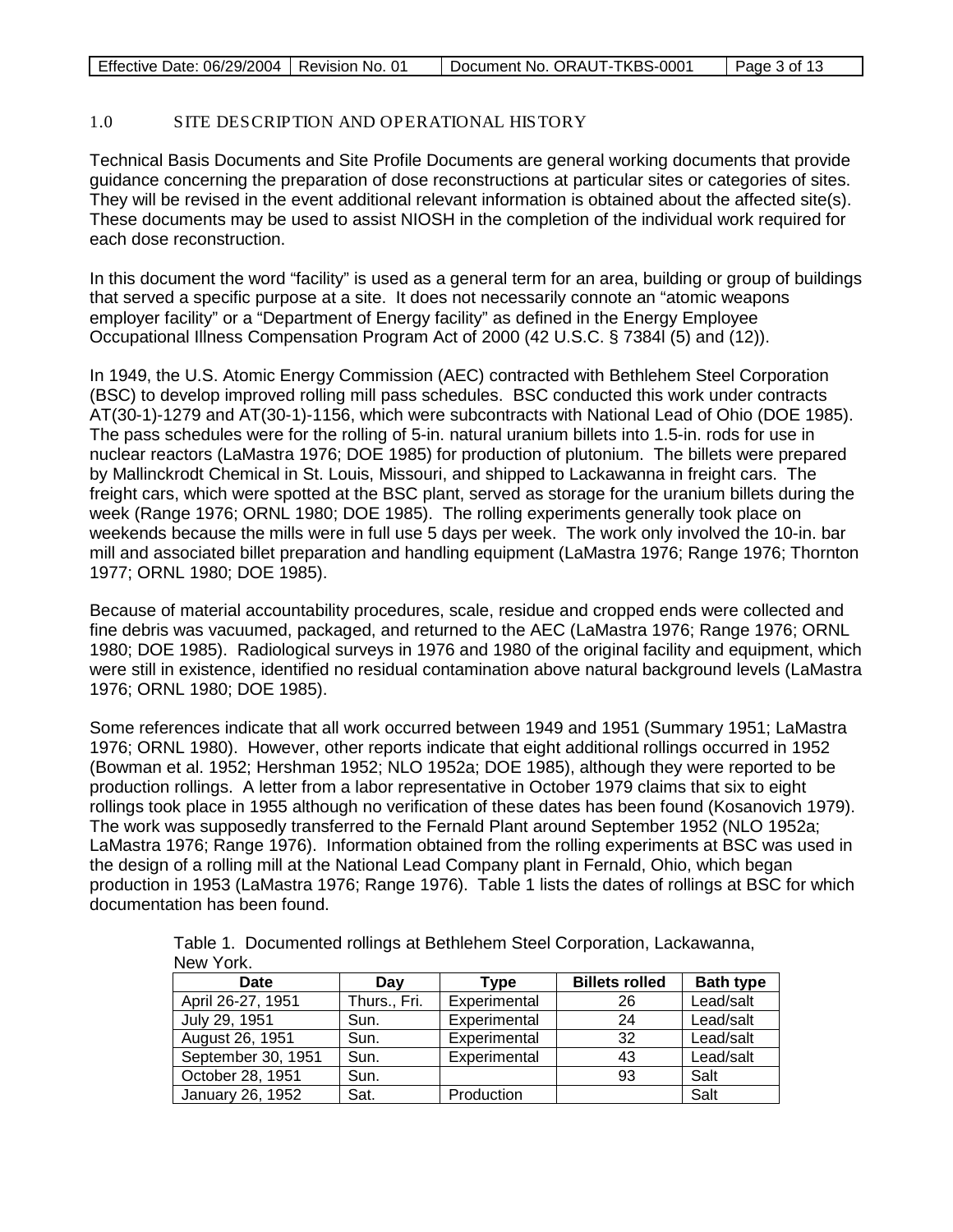| March 15, 1952     | Sat.   | Production | 218    | Salt |
|--------------------|--------|------------|--------|------|
| April 12, 1952     | Sat.   | Production | 220    | Salt |
| August 17, 1952    | Sun.   | Production | 157    | Salt |
| August 31, 1952    | Sunday | Production | 219    | Salt |
| September 14, 1952 | Sunday | Production | 303    | Salt |
| September 22, 1952 | Monday | Production | 302    | Salt |
| October 19, 1952   | Sunday | Production | $-300$ |      |

Several documents report that AEC personnel were present during all rolling operations. These personnel conducted air and surface radioactivity monitoring and checked personnel involved in the rolling for contamination (LaMastra 1976; ORNL 1980; DOE 1985). Documents also report that no records are available of these monitoring activities (LaMastra 1976; Range 1976; ORNL 1980). If monitoring records ever existed, they were not retained (LaMastra 1976). Uranium metal accountability records apparently were destroyed (Range 1976).

During the war, permissible levels for uranium dust in air were set at 500  $\mu$ g/m<sup>3</sup> for insoluble uranium compounds and 150  $\mu q/m^3$  for soluble compounds. After the war, the University of Rochester lowered its recommendation for soluble uranium compounds to 50  $\mu q/m^3$  on the basis of chemical toxicity, which is equivalent to 70 disintegrations per minute per cubic meter. The University based this level primarily on animal studies. The Medical Division of the New York Operations Office felt that a "maximum permissible level" was really unknown and should be based on human data. Therefore, 50 g/ $m<sup>3</sup>$  level was referred to as the "preferred level" (AEC 1949b). Many AEC contractors used the term Maximum Allowable (air) Concentration (MAC) interchangeably with "preferred level" and often reported air-sampling results as multiples of the MAC (NLO 1952b; AEC 1953).

An AEC New York Operations Office (NYOO) report of a visit to Simonds Saw and Steel Company in Lockport, New York, on October 27, 1948, describes occupational radioactive dust exposures between 8 and 190 times the MAC depending on the type of job performed (AEC 1948a). This report indicates a 10-hour workday. In addition, it states "…where the maximum amount of alpha was present, a concentration of more than 1000 times the preferred level, the beta activity of the same sample was less than 0.5 times the tolerance (40,000 beta disintegrations per cubic meter). For this reason it is felt that the exposure to beta emitting dust is of negligible consequence as compared to any concomitant alpha dust exposure" (AEC 1948a). This survey occurred during a production rolling. During experimental rollings, generally less than 50 billets were rolled. From the job analysis sheets, apparently180 billets were rolled that day.

After the October 1948 visit to Simonds Saw and Steel, recommendations were made for the implementation of procedures to reduce the dust hazard. Surveys to determine the effectiveness of implemented control procedures were performed. A survey in December 1948 showed reduction of air concentration to levels between 4 and 28 MAC. A survey in January 1949 showed further reduction of air concentration to levels between 1.4 and 28 MAC (AEC 1949a).

One of the many purposes of Experimental Rolling 1 at BSC on April 26-27, 1951, was to explore the feasibility of using fused salt as a protective medium during rolling to prevent oxidation and minimize the health hazard (Summary 1951). An additional rolling occurred on April 17, 1951 at Simonds Saw and Steel using 18-in. bar mills. This rolling was part of Experimental Rolling 1 (Summary 1951). An NYOO report showed results from a survey performed during rolling operations on a 16-in. bar mill at Simonds on August 20, 1951. The survey indicated exposures between 0.81 MAC to 2.5 MAC depending on the type of job performed (AEC 1953). The same report contains results of a survey performed on December 9, 1952, at Simonds that indicated exposure levels between 0.93 and 4.2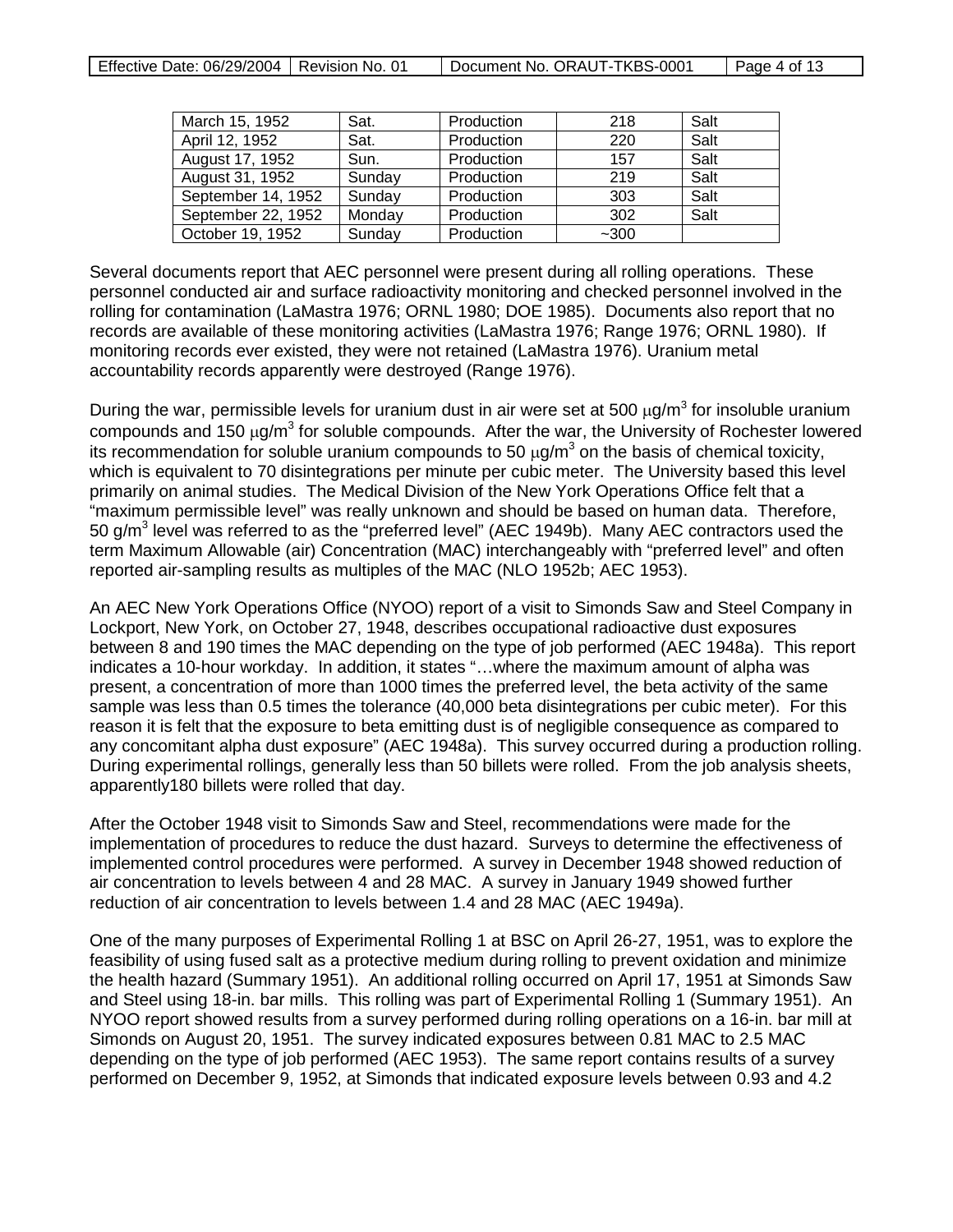| Effective Date: 06/29/2004   Revision No. 01<br>Document No. ORAUT-TKBS-0001<br>Page 5 of 13 |
|----------------------------------------------------------------------------------------------|
|----------------------------------------------------------------------------------------------|

MAC. The average exposures were 1.48 MAC for August 20, 1951, and 2.1 MAC for December 9, 1952. In addition, this report also indicates that workdays were generally 8 hours.

Air dust data reports from rollings in 1951 and 1952 at BSC were found in documents submitted by a claimant. Alpha air concentration values ranged from 0 to 130 dpm/ $m^3$  (1.9 MAC) in 1951 and from 0 to 4,900 dpm/m<sup>3</sup> (70 MAC) in 1952 (NLO 1952c; AEC 1951-1952). The NYOO Medical Division collected all data with the exception of data obtained on September 14, 1952, which the National Lead Company of Ohio Health and Safety Division collected.

### 2.0 ESTIMATION OF INTERNAL EXPOSURE

Triangular distribution is used to represent subjective judgments about uncertainty when an upper and lower bound and a most likely value for a quantity can be estimated (Frey and Cullen 1995). Because there were few records of air monitoring at BSC, a triangular distribution is used to represent the distribution of possible air concentration values during operations.

Tables 2 and 3 list the internal exposure matrix for the Bethlehem Steel site. Table 2 is a lower bound for estimating internal exposure and Table 3 is an upper bound. For 1949 through 1952, the most likely value, or mode, was assumed to be 140 dpm/m<sup>3</sup>, which corresponds to 2 MAC. The minimum value was assumed to be 0 dpm/m<sup>3</sup>, which considers the possibility that there was no exposure. The maximum value for the lower bound matrix was assumed to be 4,900 dpm/ $m<sup>3</sup>$  (70 MAC), which is the maximum reading found in Bethlehem Steel air monitoring data (AEC 1951-1952). The maximum value for the upper bound table was assumed to be  $70,000$  dpm/m<sup>3</sup> (1,000 MAC) because of the reported maximum levels during rolling operations in 1948 at the Simonds facility (AEC 1948a). Although exposure levels in 1948 were reportedly higher than the mode value of 2 MAC used in the tables, it was assumed that several recommended improvements were made to the process in the interim (AEC 1948a), which is evident in 1951 and 1952 Bethlehem Steel data. Another factor in the difference in air concentration levels is the fact that the Simonds rollings were production runs rather than experimental runs, which involved much less material.

| <b>Work</b> |      |      | Air concentration (dpm/m <sup>3</sup> ) | Breathing rate $(m^3/h)^a$ | <b>Hours</b> | Annual inhalation intake (pCi) |              |              |
|-------------|------|------|-----------------------------------------|----------------------------|--------------|--------------------------------|--------------|--------------|
| period      | Min. | Mode | Max                                     | Light/heavy                | (h)          | Min.                           | Mode         | Max.         |
| 1949        |      | 140  | 4.900                                   | 1.2/1.7                    | 120          | $0.00E + 00$                   | $9.16E + 03$ | $4.54E + 05$ |
| 1950        |      | 140  | 4.900                                   | 1.2/1.7                    | 120          | $0.00E + 00$                   | $9.16E + 03$ | $4.54E + 05$ |
| 1951        |      | 140  | 4.900                                   | 1.2/1.7                    | 130          | $0.00E + 00$                   | $9.93E + 03$ | $4.92E + 05$ |
| 1952        |      | 140  | 4.900                                   | 1.2/1.7                    | 110          | $0.00E + 00$                   | 8.40E+03     | 4.17E+05     |

#### Table 2. Internal exposure matrix – lower bound.

a. The breathing rate of 1.2 m<sup>3</sup>/h was used to calculate the minimum and mode intake. The rate of 1.7 m<sup>3</sup>/h was used to calculate the maximum intake.

| Work   |      |      | Air concentration (dpm/m <sup>3</sup> ) | Breathing rate $(m^3/h)^a$ | <b>Hours</b> | Annual inhalation intake (pCi) |              |              |
|--------|------|------|-----------------------------------------|----------------------------|--------------|--------------------------------|--------------|--------------|
| period | Min. | Mode | Max                                     | Light/heavy                | (h`          | Min.                           | Mode         | Max.         |
| 1949   |      | 140  | 70.000                                  | 1.2/1.7                    | 120          | $0.00E + 00$                   | $9.16E + 03$ | $6.49E + 06$ |
| 1950   |      | 140  | 70.000                                  | 1.2/1.7                    | 120          | $0.00E + 00$                   | $9.16E + 03$ | 6.49E+06     |
| 1951   |      | 140  | 70.000                                  | 1.2/1.7                    | 130          | $0.00E + 00$                   | $9.93E + 03$ | 7.03E+06     |
| 1952   |      | 140  | 70.000                                  | 1.2/1.7                    | 110          | $0.00E + 00$                   | 8.40E+03     | $5.95E + 06$ |

#### Table 3. Internal exposure matrix – upper bound.

a. The breathing rate of 1.2 m3/h was used to calculate the minimum and mode intake. The breathing rate of 1.7 m3/h was used to calculate the maximum intake.

The number of exposure hours per year was determined by assuming 12 10-hour workdays per year for 1949 and 1950. This assumption is conservative considering no documentation indicates any rollings took place during those years. If there were rollings, it is assumed they took place only on weekends. Reports from 1951 and 1952 indicate that, with the exception of the April 1951 (Summary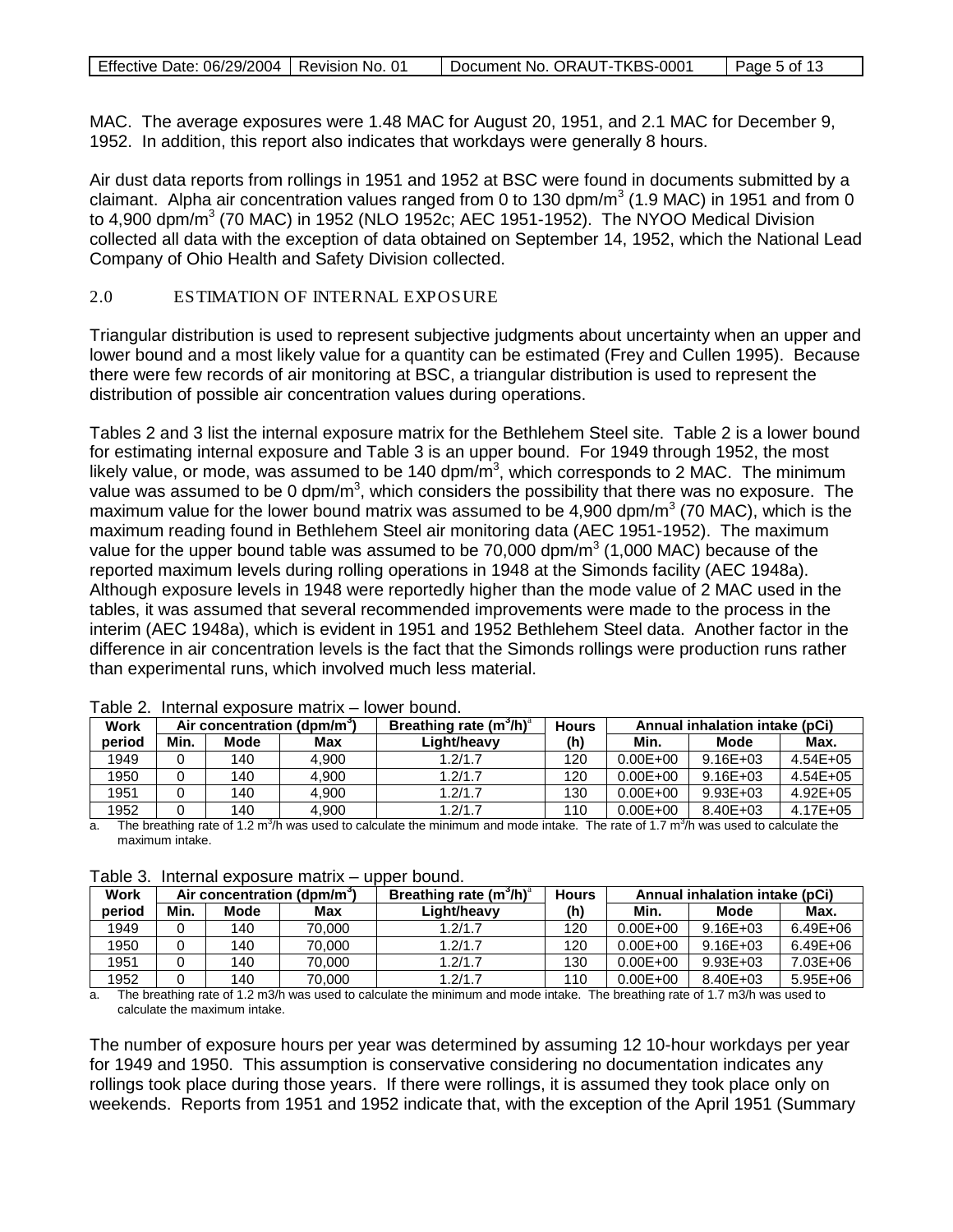| Effective Date: 06/29/2004   Revision No. 01<br>Document No. ORAUT-TKBS-0001 | Page 6 of 13 |
|------------------------------------------------------------------------------|--------------|
|------------------------------------------------------------------------------|--------------|

1951), August 1952 (Bowman et al. 1952), and September 1952 (Schneider and Yocce no date) rollings, rollings occurred on only one weekend day per month. For 1951, an additional 10 hours was added to account for the additional weekday in April, resulting in 13 10-hour workdays. For 1952, in addition to the eight documented rollings, it was assumed that one rolling each took place in February, May, and June, resulting in 11 10-hour workdays.

The breathing rate was calculated from the volume of air breathed for an adult light worker listed in International Commission on Radiological Protection (ICRP) Publication 66 (ICRP 1994, Table 6, p. 23). This category assumes an activity distribution of one-third sitting and two-thirds light exercise. The minimum and mode intakes, in pCi, were calculated by multiplying the appropriate air concentration by the breathing rate and the hours worked, and dividing by 2.2 dpm/pCi. Maximum intakes calculations used the same method but substituted the breathing rate for an adult heavy worker, which assumes an activity distribution of seven-eighths light exercise and one-eighth heavy exercise.

To make use of the information in Tables 2 and 3 for estimation of internal dose, annual doses for the organ of interest should be calculated by applying current ICRP models for the minimum, mode, and maximum intake of natural uranium assuming a chronic inhalation exposure. Assume that the exposure began on January 1, 1949, or the worker's first day of work, whichever is later, and ended on December 31, 1952, or the worker's last day of work, whichever is earlier. The three sets of annual organ doses can then be entered into the National Institute for Occupational Safety and Health (NIOSH) Interactive RadioEpidemiological Program (IREP) as the annual dose due to alpha radiation using a triangular distribution and the minimum, mode, and maximum doses as parameters 1, 2, and 3, respectively.

If the claimant has a PC likely to be > 50%, the exposure should be calculated using the lower bound (Table 2). If the claimant has a PC likely to be < 50 % , the exposure should be calculated using the upper bound (Table 3). If Table 2 was used to calculate exposure, and the probability of causation is less than 50%, the exposure should be recalculated using Table 3.

Human and animal studies have indicated that oxides of uranium can be very insoluble (ICRP 1995). However, to be claimant-favorable, the selection of absorption type should depend on the organ of interest. For example, Absorption Type S should be selected for respiratory tract dose calculations and Absorption Type M for all other organ dose calculations. ICRP (1994) default parameters should be used for particle deposition parameters.

Contamination of uranium metal by fission products and transuranics is not an issue at Bethlehem Steel Corporation because recycling of uranium in the weapons complex did not begin until after March 1952 (DOE 2001b).

Ingestion intakes were estimated using NIOSH (2004) guidance. The amount of uranium ingested daily is based on the concentration of activity in the air. To be claimant-favorable, the air concentrations in the upper bound inhalation exposure matrix (Table 2) were used to estimate ingestion intakes. Table 4 lists estimated ingestion intakes for 1949 to 1952.

|             | Table +. Estimated ingestion exposares. |                                              |        |             |             |             |                               |  |  |  |  |  |  |
|-------------|-----------------------------------------|----------------------------------------------|--------|-------------|-------------|-------------|-------------------------------|--|--|--|--|--|--|
| <b>Work</b> |                                         | Daily ingestion intake (dpm/m <sup>3</sup> ) |        | <b>Days</b> |             |             | Annual ingestion intake (pCi) |  |  |  |  |  |  |
| period      | Min.<br>Mode<br>Max                     |                                              | (h)    | Min.        | Mode        | Max.        |                               |  |  |  |  |  |  |
| 1949        |                                         | 28                                           | 14.000 | 12          | $0.0E + 00$ | $3.4E + 02$ | $1.7E + 0.5$                  |  |  |  |  |  |  |
| 1950        |                                         | 28                                           | 14.000 | 12          | $0.0E + 00$ | $3.4E + 02$ | $1.7E + 0.5$                  |  |  |  |  |  |  |
| 1951        |                                         | 28                                           | 14.000 | 13          | $0.0E + 00$ | $3.6E + 02$ | $1.8E + 0.5$                  |  |  |  |  |  |  |

#### Table 4. Estimated ingestion exposures.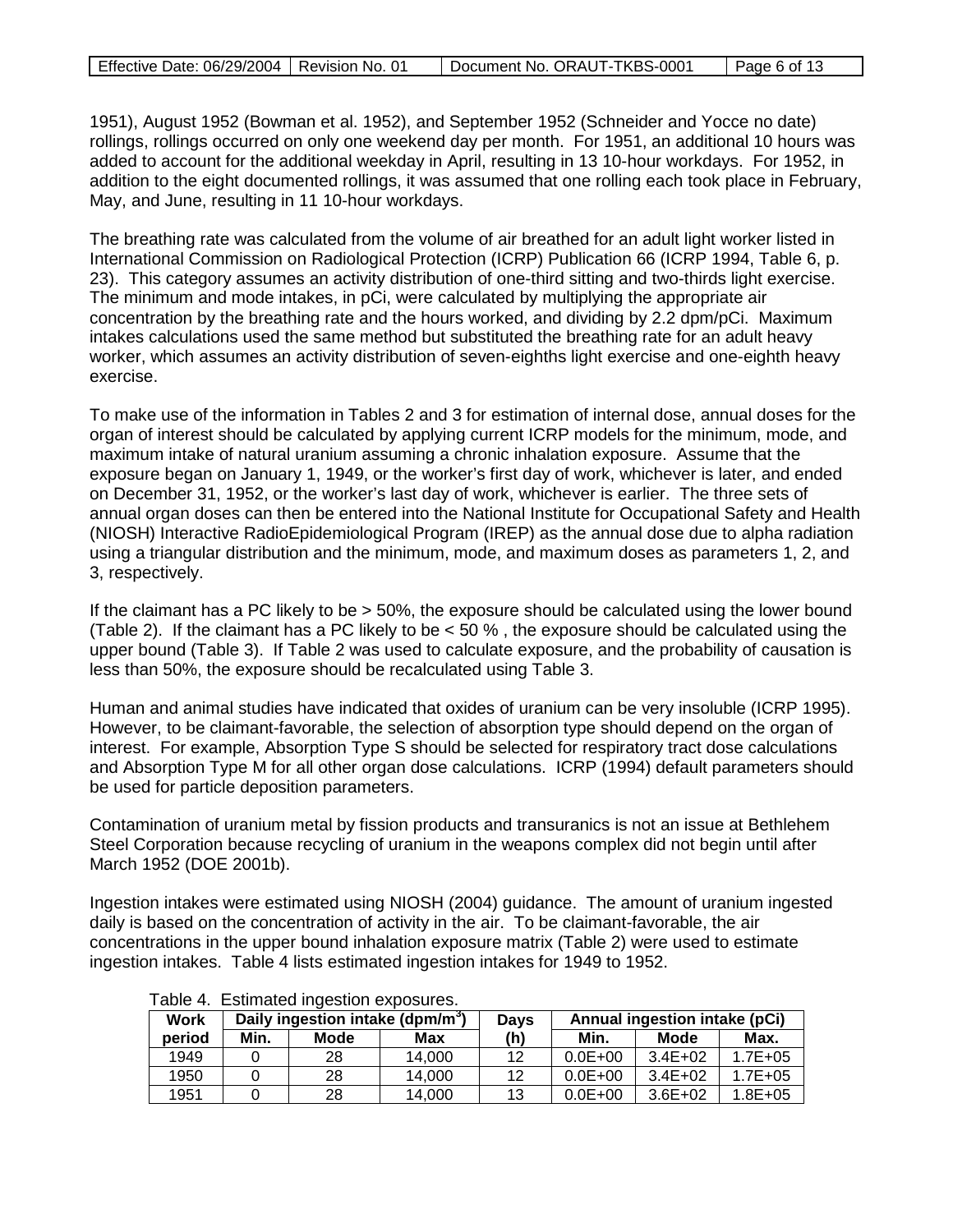| 1952 | つら<br>--<br>__ | 14,000 | 0.0E<br>-00 | 3.0E·<br>$+02$ | 05<br>-<br>…5E+⊑ |
|------|----------------|--------|-------------|----------------|------------------|

The annual ingestion intakes in Table 4 are used to calculate annual organ doses due to a chronic ingestion of natural uranium. The  $f_1$  value is assumed to be 0.02 (ICRP 1995). These values are entered into the NIOSH IREP program assuming a chronic exposure to alpha radiation using a triangular distribution.

### 3.0 ESTIMATION OF EXTERNAL EXPOSURE

For estimating maximum external exposure due to submersion in air contaminated with uranium dust, the maximum air concentration value and work times per year in Table 3 (upper bound) were combined with Dose Conversion Factors for  $^{238}$ U and the daughter radionuclides  $^{234}$ Th and  $^{234m}$ Pa from Federal Guidance Report No. 12 (EPA 1993). Table 5 lists external dose estimates for 1949 to 1952. With the exception of dose to the skin, the cumulative 4-year dose for each organ is less than 1 mrem and is, therefore, not included in the dose estimation. The maximum annual dose to the skin listed in Table 5 is applied to both the electron  $(E > 15 \text{ keV})$  and photon  $(E = 30 - 250 \text{ keV})$  annual dose in IREP using a constant distribution and assuming a chronic exposure.

|                            |          |          | Maximum annual organ dose (rem) |          |  |
|----------------------------|----------|----------|---------------------------------|----------|--|
| Organ                      | 1949     | 1950     | 1951                            | 1952     |  |
| Adrenals                   | 3.98E-05 | 3.98E-05 | 4.31E-05                        | 3.65E-05 |  |
| U bladder                  | 4.09E-05 | 4.09E-05 | 4.43E-05                        | 3.75E-05 |  |
| Bone surface               | 1.19E-04 | 1.19E-04 | 1.29E-04                        | 1.09E-04 |  |
| <b>Brain</b>               | 5.18E-05 | 5.18E-05 | 5.61E-05                        | 4.75E-05 |  |
| <b>Breast</b>              | 6.13E-05 | 6.13E-05 | 6.64E-05                        | 5.62E-05 |  |
| Esophagus                  | 3.89E-05 | 3.89E-05 | 4.22E-05                        | 3.57E-05 |  |
| Stomach wall               | 4.39E-05 | 4.39E-05 | 4.75E-05                        | 4.02E-05 |  |
| Small intestine wall       | 3.83E-05 | 3.83E-05 | 4.15E-05                        | 3.51E-05 |  |
| Upper large intestine wall | 4.01E-05 | 4.01E-05 | 4.34E-05                        | 3.68E-05 |  |
| Lower large intestine wall | 3.90E-05 | 3.90E-05 | 4.22E-05                        | 3.57E-05 |  |
| Kidney                     | 4.48E-05 | 4.48E-05 | 4.85E-05                        | 4.11E-05 |  |
| Liver                      | 4.46E-05 | 4.46E-05 | 4.83E-05                        | 4.09E-05 |  |
| Lung                       | 5.02E-05 | 5.02E-05 | 5.44E-05                        | 4.60E-05 |  |
| Muscle                     | 4.97E-05 | 4.97E-05 | 5.39E-05                        | 4.56E-05 |  |
| Ovaries                    | 3.81E-05 | 3.81E-05 | 4.12E-05                        | 3.49E-05 |  |
| Pancreas                   | 3.76E-05 | 3.76E-05 | 4.07E-05                        | 3.44E-05 |  |
| Red bone marrow            | 4.64E-05 | 4.64E-05 | 5.02E-05                        | 4.25E-05 |  |
| Skin                       | 2.80E-03 | 2.80E-03 | 3.03E-03                        | 2.57E-03 |  |
| Spleen                     | 4.47E-05 | 4.47E-05 | 4.84E-05                        | 4.10E-05 |  |
| <b>Testes</b>              | 5.28E-05 | 5.28E-05 | 5.72E-05                        | 4.84E-05 |  |
| Thymus                     | 4.73E-05 | 4.73E-05 | 5.13E-05                        | 4.34E-05 |  |
| <b>Thyroid</b>             | 5.27E-05 | 5.27E-05 | 5.71E-05                        | 4.83E-05 |  |
| <b>Uterus</b>              | 3.72E-05 | 3.72E-05 | 4.03E-05                        | 3.41E-05 |  |

Table 5. Estimated maximum annual external dose due to submersion in air contaminated with natural uranium dust.

For estimating external exposure to a uranium source, the source was assumed to be an extended (semi-infinite plane) natural uranium source. Estimated surface dose rates of 230 mrad/hr at a depth of 7 mg/cm<sup>2</sup> and 2 mrad/hr at a depth of 1000 mg/cm<sup>2</sup> were obtained from a search of the literature (Coleman, Hudson, and Plato 1983; U.S. Army 1989). Claimant-friendly values for the time workers were located relative to the source were based on descriptions of processes and different job types (AEC 1948b).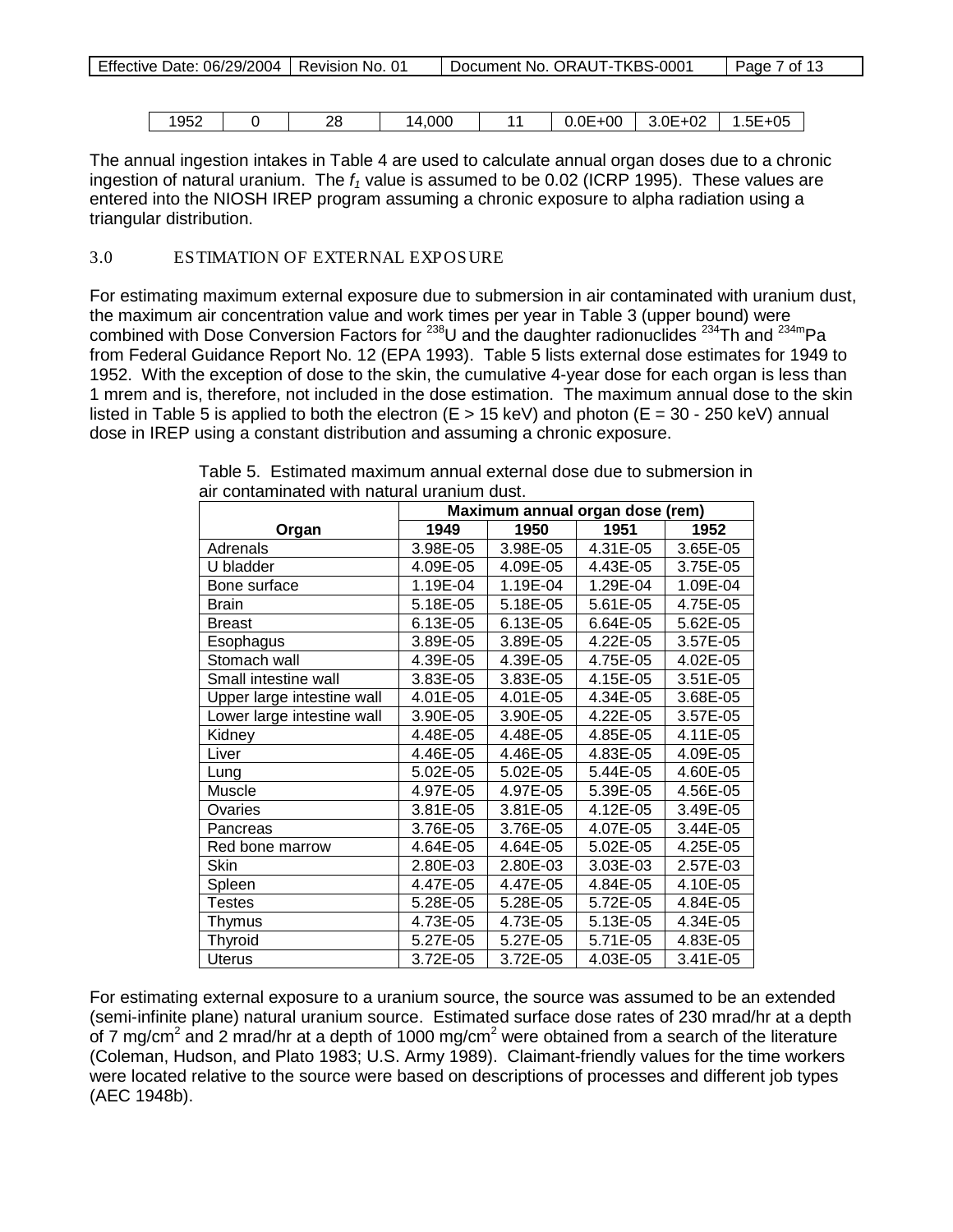| Effective Date: 06/29/2004   Revision No. 01 | Document No. ORAUT-TKBS-0001 | Page 8 of 13 |
|----------------------------------------------|------------------------------|--------------|
|                                              |                              |              |

A triangular distribution for electron exposure from uranium was determined in the following manner:

- The minimum was estimated by assuming the worker was 1 meter from an extended uranium source for 1 hour (per 10-hour shift). The estimated dose rate for this scenario was 90 mrad/hr (US Army 1989).
- Survey data of the Simonds facility were used to estimate the mode. The highest value measured during those surveys was 15 mrad/hr (AEC 1949b). To be claimant-favorable, this dose rate was assumed for an entire 10-hour shift.
- A maximum value was estimated by assuming the worker was 0.3 meter (1 foot) from an extended uranium source for 6 hours (150 mrad/hr) and 1 meter away for 4 hours (90 mrad/hr).

Table 6 summarizes annual values for estimated external shallow dose due to electron exposure from uranium. The target organs for this type of exposure are the skin, male genitals, and breast. In the case of cancer of the male genitals or female breast cancer, additional evaluation might be needed to consider shielding and attenuation provided by clothing.

| ururiium ovurvu.        |             |       |  |  |  |  |  |  |  |  |
|-------------------------|-------------|-------|--|--|--|--|--|--|--|--|
| Organ annual dose (rem) |             |       |  |  |  |  |  |  |  |  |
| Min.                    | <b>Mode</b> | Max.  |  |  |  |  |  |  |  |  |
| 1.08                    | 1.80        | 15.12 |  |  |  |  |  |  |  |  |
| 1.08                    | 1.80        | 15.12 |  |  |  |  |  |  |  |  |
| 1.17                    | 1.95        | 16.38 |  |  |  |  |  |  |  |  |
| 0.99                    | 1.65        | 13.86 |  |  |  |  |  |  |  |  |
|                         |             |       |  |  |  |  |  |  |  |  |

Table 6. Estimated external shallow dose due to electron exposure from natural uranium source.

For cases where the target organ is the skin, male genitals, or breast, the values in Table 6 are entered in IREP as the annual dose due to electrons ( $E > 15$  keV) using a triangular distribution and assuming a chronic exposure.

The assumption was made that workers received an annual occupationally related diagnostic chest Xray (Simonds 1948). The exposure geometry was assumed to be posterior-anterior (PA) (NIOSH 2002). Table 7 lists annual organ doses due to the assumed annual diagnostic chest X-ray (Kathren et al. 2003). The values in Table 7 are entered into IREP as an acute annual dose due to photons with energies between 30 and 250 keV. A normal distribution should be assumed with a standard deviation of ±30%.

The deep dose rate due to photon exposure (dose rate at 1,000 mg/cm<sup>2</sup>) from natural uranium was estimated to be 2 mrad/hr (U.S. Army 1989). Table 8 lists annual organ doses due to photons from the natural uranium source. A triangular distribution for these doses was determined by applying the minimum and maximum dose conversion factors (DCF $_{min}$  and DCF $_{max}$ ) for 30 - 250 keV photons (NIOSH 2002) to the estimated 2-mrad/hr deep dose rate multiplied by the estimated work times listed in Tables 2 and 3. To calculate the mode value, the dose conversion factor for AP geometry (DCF<sub>AP</sub>) was used.

For claims likely to yield a PC < 50%, the values in Table 8 are entered in IREP as the annual organ dose due to photons with energy between 30 and 250 keV using a triangular distribution and assuming a chronic exposure.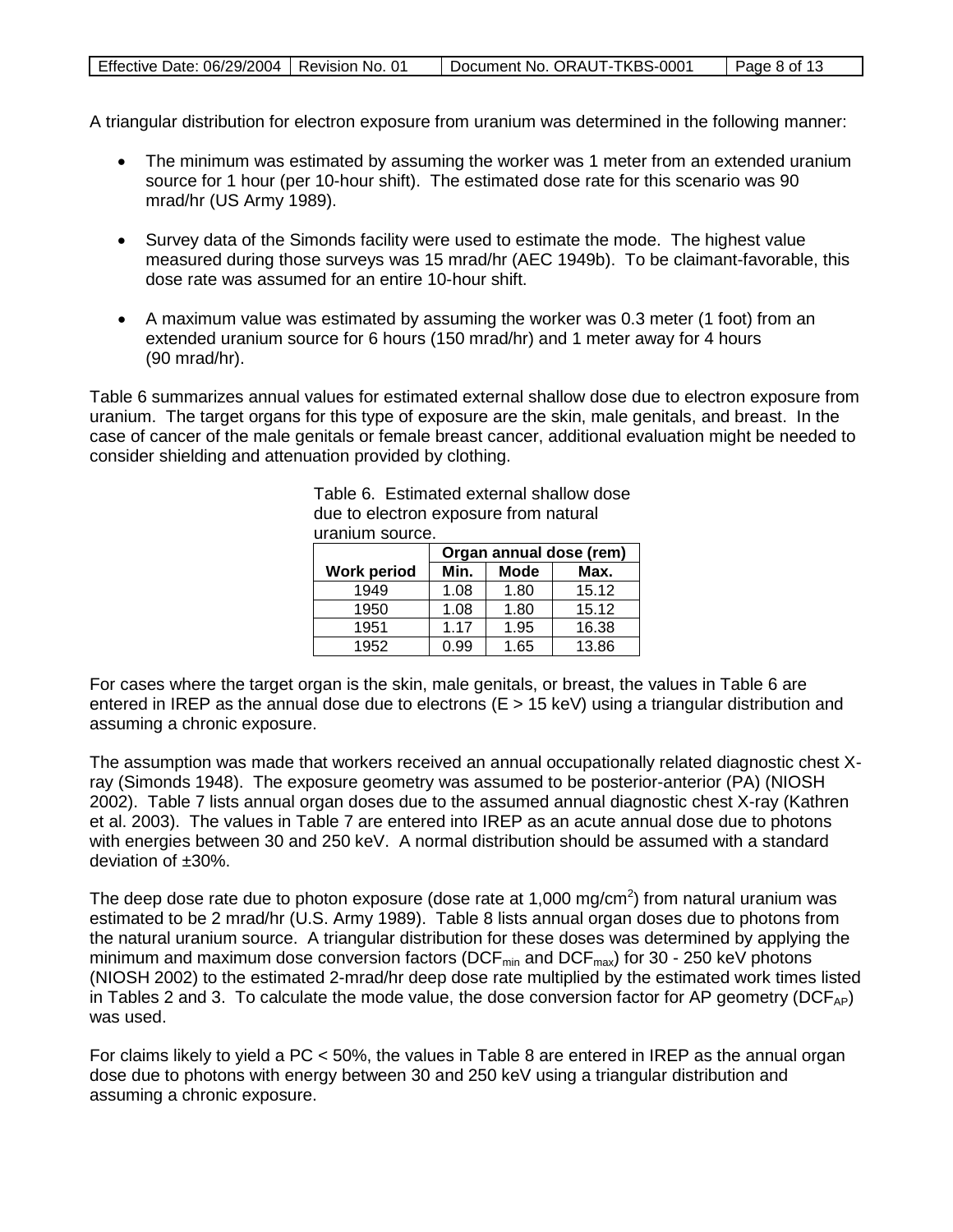| Organ                     | Annual organ dose (rem) |
|---------------------------|-------------------------|
| Thyroid                   | 3.48E-02                |
| Eye/brain                 | 6.40E-03                |
| Ovaries                   | $2.5E-02$               |
| Liver/gall bladder/spleen | 9.02E-02                |
| Urinary bladder           | 2.5E-02                 |
| Colon/rectum              | 2.5E-02                 |
| Testes                    | 5.0E-03                 |
| Lungs (male)              | 8.38E-02                |
| Lungs (female)            | 9.02E-02                |
| Thymus                    | 9.02E-02                |
| Esophagus                 | 9.02E-02                |
| Stomach                   | 9.02E-02                |
| Bone surfaces             | 9.02E-02                |
| Remainder                 | 9.02E-02                |
| <b>Breast</b>             | 9.80E-03                |
| Uterus (embryo)           | 2.5E-02                 |
| Bone marrow (male)        | 1.84E-02                |
| Bone marrow (female)      | 1.72E-02                |
| Skin                      | 2.70E-01                |

Table 7. Annual organ doses due to assumed annual diagnostic chest X-ray.

Table 8. Annual organ doses due to photons from a natural uranium source.

|                  | Annual organ dose (rem) |      |      |            |      |      |      |      |      |      |      |      |
|------------------|-------------------------|------|------|------------|------|------|------|------|------|------|------|------|
|                  |                         | 1949 |      | 1950       |      |      | 1951 |      |      | 1952 |      |      |
| Organ            | Min                     | Mode | Max  | <b>Min</b> | Mode | Max  | Min  | Mode | Max  | Min  | Mode | Max  |
| <b>Bladder</b>   | 0.01                    | 0.23 | 0.24 | 0.01       | 0.23 | 0.24 | 0.01 | 0.24 | 0.26 | 0.01 | 0.21 | 0.22 |
| Red bone marrow  | 0.02                    | 0.11 | 0.20 | 0.02       | 0.11 | 0.20 | 0.02 | 0.12 | 0.22 | 0.01 | 0.11 | 0.19 |
| Bone surface     | 0.09                    | 0.22 | 0.36 | 0.09       | 0.22 | 0.36 | 0.10 | 0.24 | 0.39 | 0.08 | 0.20 | 0.33 |
| <b>Breast</b>    | 0.01                    | 0.23 | 0.23 | 0.01       | 0.23 | 0.23 | 0.01 | 0.25 | 0.25 | 0.01 | 0.21 | 0.21 |
| Colon            | 0.01                    | 0.19 | 0.21 | 0.01       | 0.19 | 0.21 | 0.01 | 0.21 | 0.22 | 0.01 | 0.18 | 0.19 |
| Esophagus        | 0.01                    | 0.13 | 0.17 | 0.01       | 0.13 | 0.17 | 0.01 | 0.14 | 0.19 | 0.01 | 0.12 | 0.16 |
| Eye              | 0.00                    | 0.23 | 0.26 | 0.00       | 0.23 | 0.26 | 0.00 | 0.25 | 0.28 | 0.00 | 0.21 | 0.24 |
| Ovaries          | 0.01                    | 0.17 | 0.19 | 0.01       | 0.17 | 0.19 | 0.01 | 0.19 | 0.21 | 0.01 | 0.16 | 0.17 |
| <b>Testes</b>    | 0.01                    | 0.26 | 0.27 | 0.01       | 0.26 | 0.27 | 0.01 | 0.28 | 0.30 | 0.01 | 0.24 | 0.25 |
| Liver            | 0.02                    | 0.19 | 0.20 | 0.02       | 0.19 | 0.20 | 0.03 | 0.21 | 0.22 | 0.02 | 0.18 | 0.19 |
| Lung             | 0.03                    | 0.18 | 0.21 | 0.03       | 0.18 | 0.21 | 0.03 | 0.19 | 0.22 | 0.03 | 0.16 | 0.19 |
| Remainder organs | 0.02                    | 0.16 | 0.17 | 0.02       | 0.16 | 0.17 | 0.02 | 0.17 | 0.19 | 0.02 | 0.15 | 0.16 |
| Skin             | 0.11                    | 0.16 | 0.18 | 0.11       | 0.16 | 0.18 | 0.12 | 0.18 | 0.19 | 0.10 | 0.15 | 0.16 |
| Stomach          | 0.01                    | 0.23 | 0.24 | 0.01       | 0.23 | 0.24 | 0.01 | 0.25 | 0.26 | 0.01 | 0.21 | 0.22 |
| Thymus           | 0.00                    | 0.26 | 0.27 | 0.00       | 0.26 | 0.27 | 0.00 | 0.28 | 0.29 | 0.00 | 0.23 | 0.25 |
| Thvroid          | 0.00                    | 0.26 | 0.27 | 0.00       | 0.26 | 0.27 | 0.00 | 0.28 | 0.30 | 0.00 | 0.24 | 0.25 |
| Uterus           | 0.01                    | 0.18 | 0.20 | 0.01       | 0.18 | 0.20 | 0.01 | 0.20 | 0.22 | 0.01 | 0.17 | 0.18 |

For cases likely to yield a PC> 50 %, the estimated 2-mrad/hr deep dose rate from the uranium source is evenly divided between photons with energies  $E = 30-250$  keV and  $E > 250$  keV. Dose conversion factors DCF<sub>min</sub>, DCF<sub>max</sub>, and DCF<sub>AP</sub>, for 30-250 keV photons were used to calculate the doses listed in Table 9. Dose conversion factors DCF $_{\sf min}$ , DCF $_{\sf max}$ , and DCF<sub>AP</sub>, for E > 250 keV photons were used to calculate the doses in Table 10. The values in Tables 9 and 10 are entered into IREP as organ doses due to the appropriate energy photons, using a triangular distribution and assuming a chronic exposure.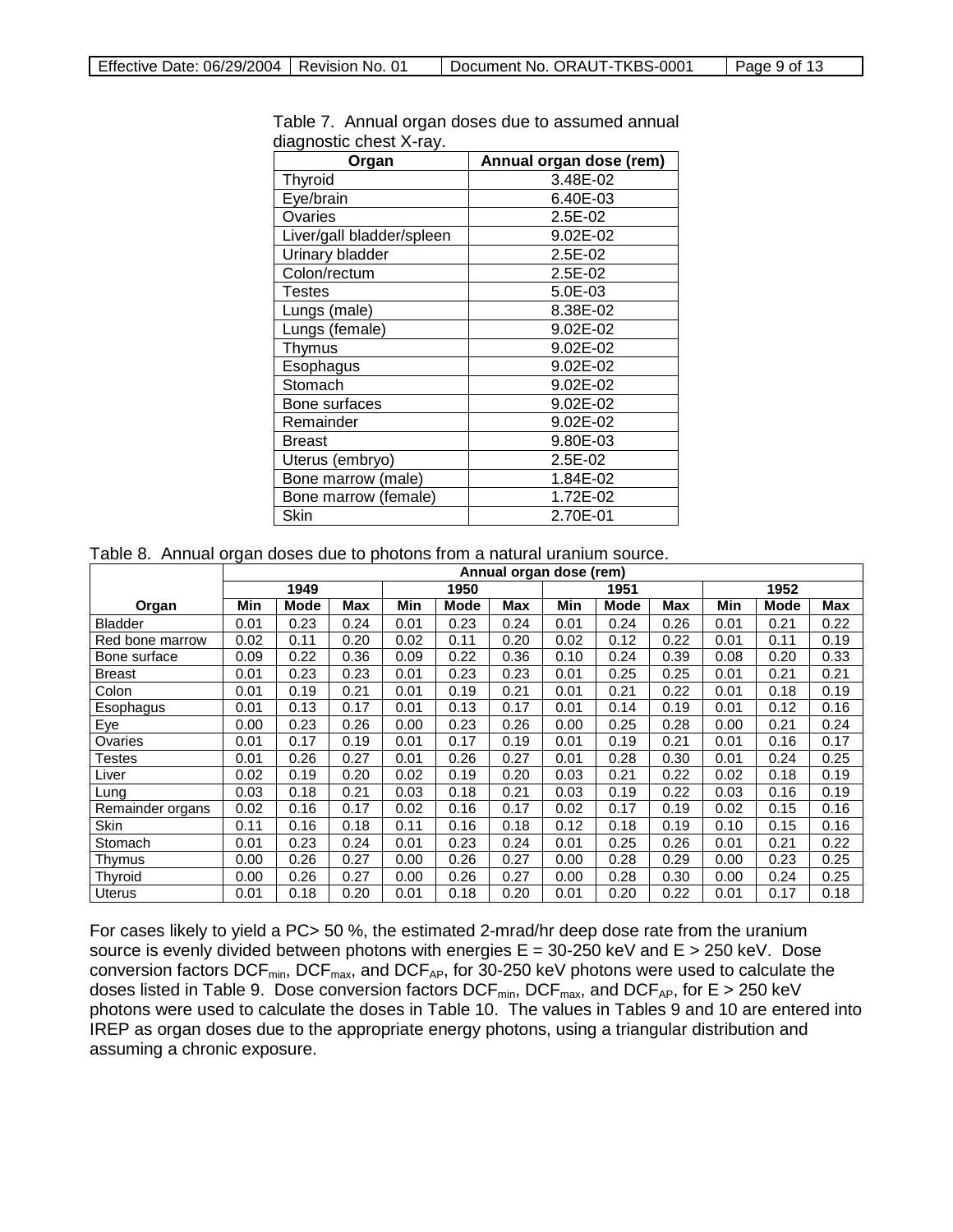| Effective Date: 06/29/2004   Revision No. 01 |  | Document No. ORAUT-TKBS-0001 | Page 10 of 13 |
|----------------------------------------------|--|------------------------------|---------------|
|----------------------------------------------|--|------------------------------|---------------|

 $\Box$ 

|                  |      | Annual organ dose (rem) |      |      |             |            |      |      |            |      |             |      |
|------------------|------|-------------------------|------|------|-------------|------------|------|------|------------|------|-------------|------|
|                  |      | 1949                    |      | 1950 |             |            | 1951 |      |            | 1952 |             |      |
| Organ            | Min  | Mode                    | Max  | Min  | <b>Mode</b> | <b>Max</b> | Min  | Mode | <b>Max</b> | Min  | <b>Mode</b> | Max  |
| <b>Bladder</b>   | 0.00 | 0.11                    | 0.12 | 0.00 | 0.11        | 0.12       | 0.00 | 0.12 | 0.13       | 0.00 | 0.10        | 0.11 |
| Red bone marrow  | 0.01 | 0.06                    | 0.10 | 0.01 | 0.06        | 0.10       | 0.01 | 0.06 | 0.11       | 0.01 | 0.05        | 0.09 |
| Bone surface     | 0.05 | 0.11                    | 0.18 | 0.05 | 0.11        | 0.18       | 0.05 | 0.12 | 0.20       | 0.04 | 0.10        | 0.17 |
| <b>Breast</b>    | 0.01 | 0.12                    | 0.12 | 0.01 | 0.12        | 0.12       | 0.01 | 0.12 | 0.13       | 0.00 | 0.11        | 0.11 |
| Colon            | 0.01 | 0.10                    | 0.10 | 0.01 | 0.10        | 0.10       | 0.01 | 0.10 | 0.11       | 0.01 | 0.09        | 0.09 |
| Esophagus        | 0.00 | 0.06                    | 0.09 | 0.00 | 0.06        | 0.09       | 0.00 | 0.07 | 0.09       | 0.00 | 0.06        | 0.08 |
| Eye              | 0.00 | 0.11                    | 0.13 | 0.00 | 0.11        | 0.13       | 0.00 | 0.12 | 0.14       | 0.00 | 0.10        | 0.12 |
| Ovaries          | 0.00 | 0.09                    | 0.10 | 0.00 | 0.09        | 0.10       | 0.00 | 0.09 | 0.10       | 0.00 | 0.08        | 0.09 |
| <b>Testes</b>    | 0.00 | 0.13                    | 0.14 | 0.00 | 0.13        | 0.14       | 0.00 | 0.14 | 0.15       | 0.00 | 0.12        | 0.12 |
| Liver            | 0.01 | 0.10                    | 0.10 | 0.01 | 0.10        | 0.10       | 0.01 | 0.10 | 0.11       | 0.01 | 0.09        | 0.09 |
| Lung             | 0.02 | 0.09                    | 0.10 | 0.02 | 0.09        | 0.10       | 0.02 | 0.10 | 0.11       | 0.01 | 0.08        | 0.09 |
| Remainder organs | 0.01 | 0.08                    | 0.09 | 0.01 | 0.08        | 0.09       | 0.01 | 0.09 | 0.09       | 0.01 | 0.07        | 0.08 |
| Skin             | 0.05 | 0.08                    | 0.09 | 0.05 | 0.08        | 0.09       | 0.06 | 0.09 | 0.10       | 0.05 | 0.07        | 0.08 |
| Stomach          | 0.01 | 0.11                    | 0.12 | 0.01 | 0.11        | 0.12       | 0.01 | 0.12 | 0.13       | 0.00 | 0.10        | 0.11 |
| Thymus           | 0.00 | 0.13                    | 0.14 | 0.00 | 0.13        | 0.14       | 0.00 | 0.14 | 0.15       | 0.00 | 0.12        | 0.12 |
| Thyroid          | 0.00 | 0.13                    | 0.14 | 0.00 | 0.13        | 0.14       | 0.00 | 0.14 | 0.15       | 0.00 | 0.12        | 0.12 |
| <b>Uterus</b>    | 0.01 | 0.09                    | 0.10 | 0.01 | 0.09        | 0.10       | 0.01 | 0.10 | 0.11       | 0.00 | 0.08        | 0.09 |

## Table 9. Annual organ doses due to photons (30-250 keV) from natural uranium source.

# Table 10. Annual organ doses due to photons (>250 keV) from natural uranium source.

|                  |      | Annual organ dose (rem) |            |      |             |            |      |      |      |      |      |      |  |
|------------------|------|-------------------------|------------|------|-------------|------------|------|------|------|------|------|------|--|
|                  |      | 1949                    |            |      | 1950        |            |      | 1951 |      |      | 1952 |      |  |
| Organ            | Min  | <b>Mode</b>             | <b>Max</b> | Min  | <b>Mode</b> | <b>Max</b> | Min  | Mode | Max  | Min  | Mode | Max  |  |
| <b>Bladder</b>   | 0.05 | 0.11                    | 0.11       | 0.05 | 0.11        | 0.11       | 0.06 | 0.12 | 0.12 | 0.05 | 0.10 | 0.10 |  |
| Red bone marrow  | 0.06 | 0.09                    | 0.11       | 0.06 | 0.09        | 0.11       | 0.07 | 0.10 | 0.12 | 0.06 | 0.08 | 0.10 |  |
| Bone surface     | 0.07 | 0.09                    | 0.11       | 0.07 | 0.09        | 0.11       | 0.07 | 0.10 | 0.12 | 0.06 | 0.09 | 0.10 |  |
| <b>Breast</b>    | 0.06 | 0.12                    | 0.12       | 0.06 | 0.12        | 0.12       | 0.06 | 0.13 | 0.13 | 0.05 | 0.11 | 0.11 |  |
| Colon            | 0.05 | 0.10                    | 0.11       | 0.05 | 0.10        | 0.11       | 0.06 | 0.11 | 0.12 | 0.05 | 0.10 | 0.10 |  |
| Esophagus        | 0.05 | 0.09                    | 0.10       | 0.05 | 0.09        | 0.10       | 0.06 | 0.10 | 0.11 | 0.05 | 0.08 | 0.10 |  |
| Eye              | 0.02 | 0.11                    | 0.12       | 0.02 | 0.11        | 0.12       | 0.03 | 0.12 | 0.13 | 0.02 | 0.10 | 0.11 |  |
| Ovaries          | 0.05 | 0.10                    | 0.12       | 0.05 | 0.10        | 0.12       | 0.06 | 0.11 | 0.12 | 0.05 | 0.09 | 0.11 |  |
| Testes           | 0.06 | 0.12                    | 0.13       | 0.06 | 0.12        | 0.13       | 0.06 | 0.13 | 0.14 | 0.05 | 0.11 | 0.12 |  |
| Liver            | 0.06 | 0.11                    | 0.11       | 0.06 | 0.11        | 0.11       | 0.06 | 0.11 | 0.12 | 0.05 | 0.10 | 0.10 |  |
| Lung             | 0.06 | 0.10                    | 0.11       | 0.06 | 0.10        | 0.11       | 0.07 | 0.11 | 0.12 | 0.06 | 0.10 | 0.10 |  |
| Remainder organs | 0.06 | 0.10                    | 0.10       | 0.06 | 0.10        | 0.10       | 0.06 | 0.11 | 0.11 | 0.05 | 0.09 | 0.09 |  |
| Skin             | 0.07 | 0.10                    | 0.11       | 0.07 | 0.10        | 0.11       | 0.08 | 0.11 | 0.12 | 0.07 | 0.09 | 0.10 |  |
| Stomach          | 0.06 | 0.11                    | 0.11       | 0.06 | 0.11        | 0.11       | 0.06 | 0.12 | 0.12 | 0.05 | 0.10 | 0.11 |  |
| Thymus           | 0.04 | 0.11                    | 0.13       | 0.04 | 0.11        | 0.13       | 0.05 | 0.12 | 0.14 | 0.04 | 0.10 | 0.12 |  |
| Thyroid          | 0.05 | 0.12                    | 0.13       | 0.05 | 0.12        | 0.13       | 0.05 | 0.13 | 0.14 | 0.04 | 0.11 | 0.12 |  |
| Uterus           | 0.05 | 0.10                    | 0.10       | 0.05 | 0.10        | 0.10       | 0.06 | 0.11 | 0.11 | 0.05 | 0.09 | 0.09 |  |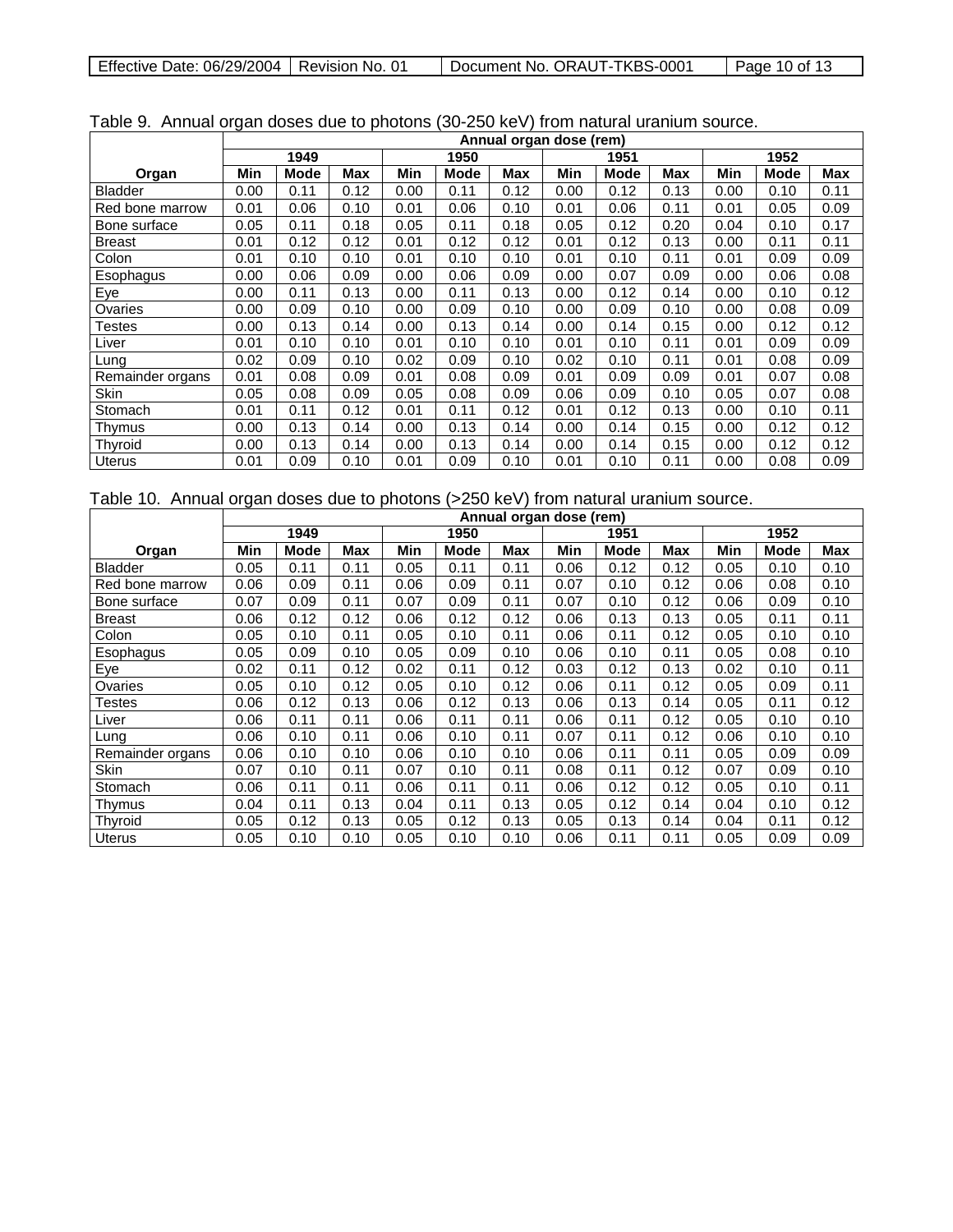#### **REFERENCES**

- AEC (U.S. Atomic Energy Commission), 1953, *Simonds Saw and Steel Company, Occupational Exposure to Uranium*, New York Operations Office, Health and Safety Division, February 18 [p. 54, Simonds Saw and Steel Company.pdf].
- AEC (U.S. Atomic Energy Commission), 1948a, *Simonds Saw and Steel Company, Occupational Exposure to Radioactive Dust: Visit of October 27, 1948*, New York Operations Office [p. 138, Simonds Saw and Steel Company.pdf].
- AEC (U.S. Atomic Energy Commission), 1948b, *Simonds Saw and Steel Company, Occupational Exposure to Radioactive Dust: Visit of October 27, 1948*, New York Operations Office [pp. 139-153, Simonds Saw and Steel Company.pdf].
- AEC (U.S. Atomic Energy Commission), 1949a, *Health Hazards in NYOO Facilities Producing and Processing Uranium: A Status Report- April 1, 1949*, New York Operations Office, Medical Division, April 18.
- AEC (U.S. Atomic Energy Commission), 1949b, *Simonds Saw and Steel Company, Summary Report of Three Surveys, (October 27, 1948-February 15, 1949)*, New York Operations Office, Medical Division [p9. 250-252, Simonds Saw and Steel Company.pdf].
- AEC (U.S. Atomic Energy Commission), 1951-1952, "Air dust data from Bethlehem Steel Corporation's Lackawanna Plant," New York Operations Office, Medical Division, [pp. 4-11, Bethlehem Steel Site Profile.pdf].
- Bowman, H. T., Merrill, P. E., Schneider, C. A., and Yocco, A. S., 1952, *Report on Trips to Bethlehem Steel Corporation, Lackawanna Plant, Buffalo, N.Y.*, Production Division of National Lead Company of Ohio, September 4 [p. 23, NY-Bethlehem Steel.pdf].
- Coleman, R. L., Hudson, C. G., and Plato, P. A., 1983, "Depth-dose curves for <sup>90</sup>Sr and natural and depleted uranium in mylar," *Health Physics*, 44(4): 395-402.
- DOE (U.S. Department of Energy), 1985, *FUSRAP Elimination Report for Bethlehem Steel Corporation, Lackawanna, New York* [p. 64, Bethlehem Steel.pdf].
- DOE (U.S. Department of Energy), 2001a, *DOE Standard: Health Physics Manual of Good Practices for Uranium Facilities*, DOE-STD-1136-2000, Change Notice No. 3, December [http://tis.eh.doe.gov/techstds/standard/std1136/STD11362000.pdf.](http://tis.eh.doe.gov/techstds/standard/std1136/STD11362000.pdf)
- DOE (U.S. Department of Energy), 2001b, *Preliminary Review of the Flow and Characteristics of Recycled Uranium Throughout the DOE Complex 1952-1999*, Vol. 1, *Project Overview*, March [http://tis.eh.doe.gov/legacy/reports/reports.html.](http://tis.eh.doe.gov/legacy/reports/reports.html)
- EPA (U.S. Environmental Protection Agency), 1993, *External Exposure to Radionuclides in Air, Water, and Soil*; Federal Guidance Report No. 12, Washington, D.C., September.
- Frey, H. C., and A. C. Cullen, 1995, "Distribution Development for Probabilistic Exposure Assessment," Paper No. 95-94.02, *Proceedings of the 88th Annual Meeting of the Air & Waste Management Association*, San Antonio, Texas, June 18-23.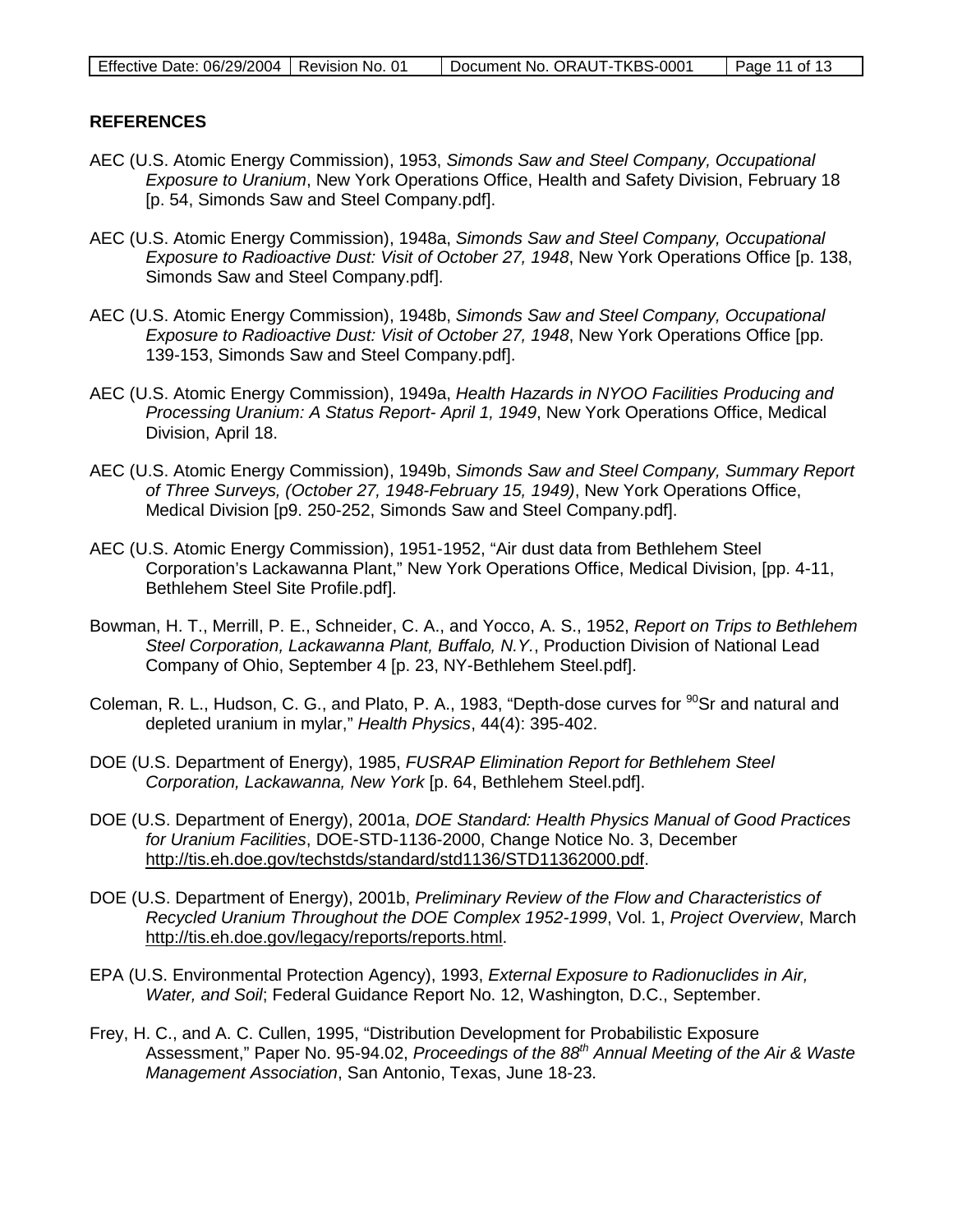- Hershman, H.J., 1952, "Transmittal of the Monthly Progress Report for October, Monthly progress report for October 1952 covering activities at the Tonawanda Sub Office," memorandum to R.J. Smith, October 21.
- ICRP (International Commission on Radiological Protection), 1994, *Human Respiratory Tract Model for Radiological Protection*, Publication 66, Pergamon Press, Oxford, England, p. 198.
- ICRP (International Commission on Radiological Protection), 1995, *Age-dependent Doses to Members of the Public from Intake of Radionuclides: Part 4 Inhalation Dose Coefficients*, Publication 71, Pergamon Press, Oxford, England, p. 299.
- Kathren, R. L., V. E. Shockley, E. M. Thomas, and T. D. Taulbee, 2003, *Technical Information Bulletin: Dose Reconstruction from Occupationally Related Diagnostic X-ray Procedures*, Revision 2, ORAUT-OTIB-0006, NIOSH Dose Reconstruction Project, Cincinnati, Ohio.
- Kosanovich, P. (Compensation Agent, L.U. 2603), 1979, letter to Robert Anderson (Bethlehem Steel Corporation), October 19 [p. 36, Bethlehem Steel Site Profile.pdf].
- LaMastra, A., 1976, "Investigation Report: Uranium Metal Rolling, 10" Bar Mill, Lackawanna Plant," report to D. L. Webster, Bethlehem Steel Corporation, June 29. [p. 16, Bethlehem Steel.pdf].
- NIOSH (National Institute for Occupational Safety and Health), 2002, *External Dose Reconstruction Implementation Guideline*, Revision 1, OCAS-IG-001, Office of Compensation Analysis and Support, Cincinnati, Ohio.
- NIOSH (National Institute for Occupational Safety and Health), 2004, *Estimation of Ingestion Intakes*, Revision 0, Technical Information Bulletin, OCAS-TIB-00?, Office of Compensation Analysis and Support, Cincinnati, Ohio.
- NLO (National Lead Company of Ohio), 1952a, *Production Report on the Rolling of Two Hundred and Twenty-two Uranium Billets at Bethlehem Steel Corporation's Lackawanna Plant on Saturday, April 12, 1952*, Contract No. AT(30-1)-1156, April 28 [p. 1, NY-Bethlehem Steel.pdf].
- NLO (National Lead Company of Ohio), 1952b, Production Report on the Rolling of Two Hundred an Eighteen Uranium Billets at Bethlehem Steel Corporation's Lackawanna Plant on March 15, 1952, Contract No. AT(30-1)-1156, March 21 [p. 37, Bethlehem Steel Site Profile.pdf].
- NLO (National Lead Company of Ohio), 1952c, *Air dust data from last rolling on September 14, 1952 at Bethlehem Steel Corporation's Lackawanna Plant*, Health and Safety Division, September 17 [pp. 12-15, Bethlehem Steel Site Profile.pdf].
- ORNL (Oak Ridge National Laboratory), 1980, *Preliminary Survey of Bethlehem Steel, Lackawanna, New York*, March [p. 79, Bethlehem Steel.pdf].
- Range, W., 1976, letter to David M. Anderson (Bethlehem Steel Corporation), Energy Research and Development Administration, June 7 [p. 71, Bethlehem Steel.pdf].
- Schneider, C. A., and A. S. Yocce, no date, *Report on Rollings and Bethlehem Steel Corporation, Lackawanna Plant, Buffalo, New York*, Abstract, FMPC-79, [p. 35, Bethlehem Steel Site Profile.pdf].